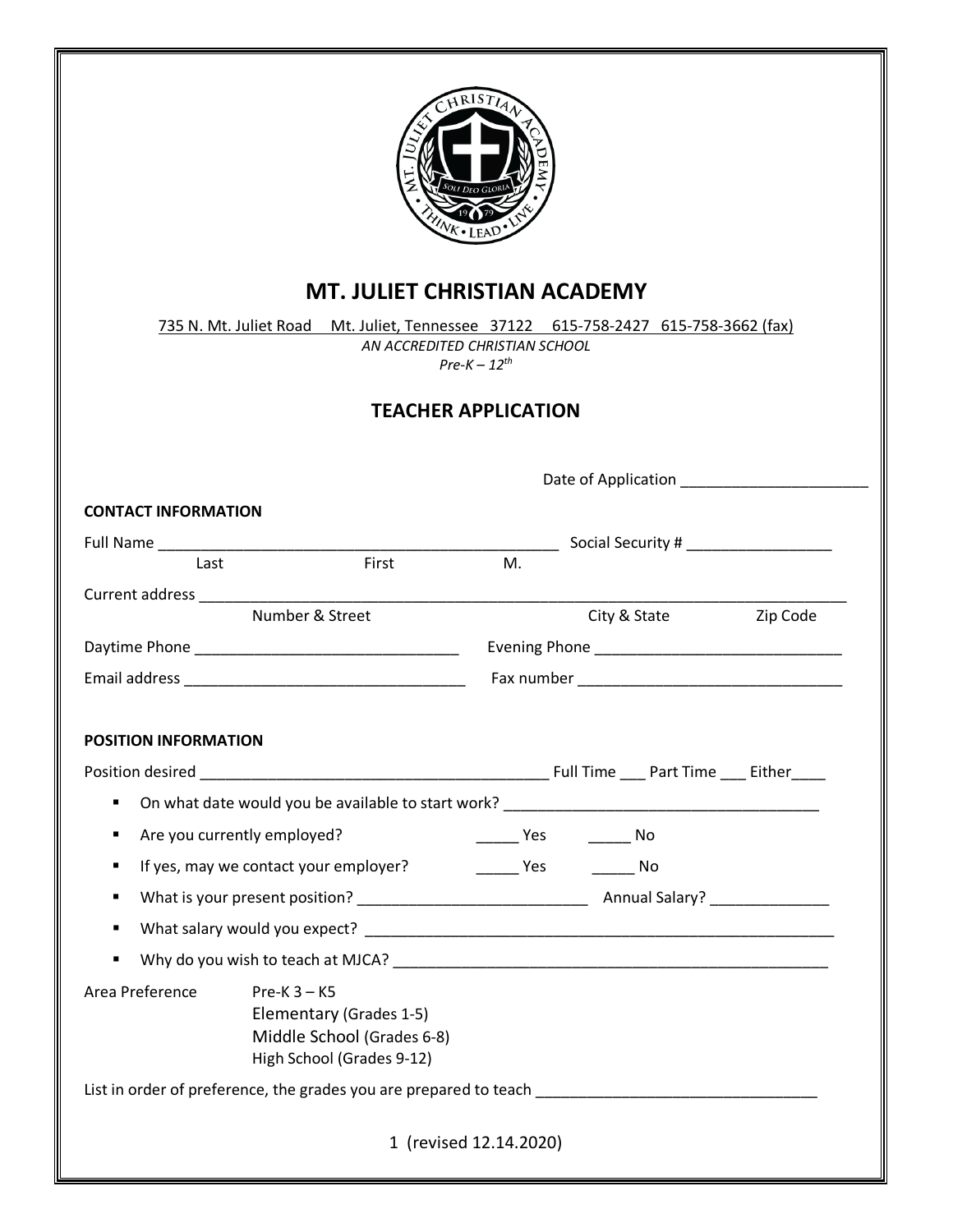| and ability (if any):                                                                                                                                                                                                                                                                                                                                                                                                                                                                                       |          |                       | Check the following middle/high school subjects which you are prepared to teach or in which you have interest |                     |                     |                |
|-------------------------------------------------------------------------------------------------------------------------------------------------------------------------------------------------------------------------------------------------------------------------------------------------------------------------------------------------------------------------------------------------------------------------------------------------------------------------------------------------------------|----------|-----------------------|---------------------------------------------------------------------------------------------------------------|---------------------|---------------------|----------------|
| $\Box$<br>Art                                                                                                                                                                                                                                                                                                                                                                                                                                                                                               |          | $\perp$               | Drama                                                                                                         | $\Box$              | Speech              |                |
| <b>Bible</b><br>$\Box$                                                                                                                                                                                                                                                                                                                                                                                                                                                                                      |          | П                     | <b>Instrumental Music</b>                                                                                     | $\Box$              | <b>Vocal Music</b>  |                |
| Coaching<br>⊔                                                                                                                                                                                                                                                                                                                                                                                                                                                                                               |          | Ш                     | Journalism                                                                                                    | $\Box$              | Yearbook            |                |
| <b>Creative Writing</b><br>$\Box$                                                                                                                                                                                                                                                                                                                                                                                                                                                                           |          | $\Box$                | <b>Reading Skills</b>                                                                                         |                     | $\Box$ Other $\Box$ |                |
| <b>Computer Science</b><br>$\Box$                                                                                                                                                                                                                                                                                                                                                                                                                                                                           |          | $\Box$                | Spanish                                                                                                       |                     |                     |                |
| PROFESSIONAL QUALIFICATIONS                                                                                                                                                                                                                                                                                                                                                                                                                                                                                 |          |                       |                                                                                                               |                     |                     |                |
| Please attach photocopies of all your college transcripts.                                                                                                                                                                                                                                                                                                                                                                                                                                                  |          |                       |                                                                                                               |                     |                     |                |
|                                                                                                                                                                                                                                                                                                                                                                                                                                                                                                             |          |                       |                                                                                                               |                     |                     |                |
| College, University or Professional School                                                                                                                                                                                                                                                                                                                                                                                                                                                                  |          |                       |                                                                                                               |                     |                     |                |
| Institution                                                                                                                                                                                                                                                                                                                                                                                                                                                                                                 | Location | <b>Dates Attended</b> |                                                                                                               | Major/Minor         | <b>Degree</b>       | Cum. GPA       |
|                                                                                                                                                                                                                                                                                                                                                                                                                                                                                                             |          |                       |                                                                                                               |                     |                     |                |
|                                                                                                                                                                                                                                                                                                                                                                                                                                                                                                             |          |                       |                                                                                                               |                     |                     |                |
| Total graduate credits (beyond BA/BS degree): Semester Credits _________                                                                                                                                                                                                                                                                                                                                                                                                                                    |          |                       |                                                                                                               |                     |                     |                |
|                                                                                                                                                                                                                                                                                                                                                                                                                                                                                                             |          |                       |                                                                                                               |                     |                     |                |
| <b>Type</b>                                                                                                                                                                                                                                                                                                                                                                                                                                                                                                 |          | <b>State</b>          |                                                                                                               | <b>Date Expired</b> | <b>Subject</b>      |                |
|                                                                                                                                                                                                                                                                                                                                                                                                                                                                                                             |          |                       |                                                                                                               |                     |                     |                |
|                                                                                                                                                                                                                                                                                                                                                                                                                                                                                                             |          |                       |                                                                                                               |                     |                     |                |
|                                                                                                                                                                                                                                                                                                                                                                                                                                                                                                             |          |                       |                                                                                                               |                     |                     |                |
|                                                                                                                                                                                                                                                                                                                                                                                                                                                                                                             |          |                       |                                                                                                               |                     |                     |                |
|                                                                                                                                                                                                                                                                                                                                                                                                                                                                                                             |          |                       |                                                                                                               |                     |                     |                |
| Teaching credentials held: (Please attach photocopies of valid teaching certificates or credentials)<br>Total years of full-time teaching experience: Public ___________ Christian ___________ Other ________<br>Do you hold a current ACSI Teaching Credential? Yes ________ No ______<br>Sequentially list your teaching/job-related employment experience, beginning with the most recent (do not list<br>student teaching): If you need additional space, please continue on a separate sheet of paper. |          |                       |                                                                                                               |                     |                     |                |
| <b>School</b>                                                                                                                                                                                                                                                                                                                                                                                                                                                                                               | Location |                       | Grade                                                                                                         | Subject             | <b>From Date</b>    | <b>To Date</b> |
|                                                                                                                                                                                                                                                                                                                                                                                                                                                                                                             |          |                       |                                                                                                               |                     |                     |                |
|                                                                                                                                                                                                                                                                                                                                                                                                                                                                                                             |          |                       |                                                                                                               |                     |                     |                |
|                                                                                                                                                                                                                                                                                                                                                                                                                                                                                                             |          |                       |                                                                                                               |                     |                     |                |
|                                                                                                                                                                                                                                                                                                                                                                                                                                                                                                             |          |                       | 2 (revised 12.14.2020)                                                                                        |                     |                     |                |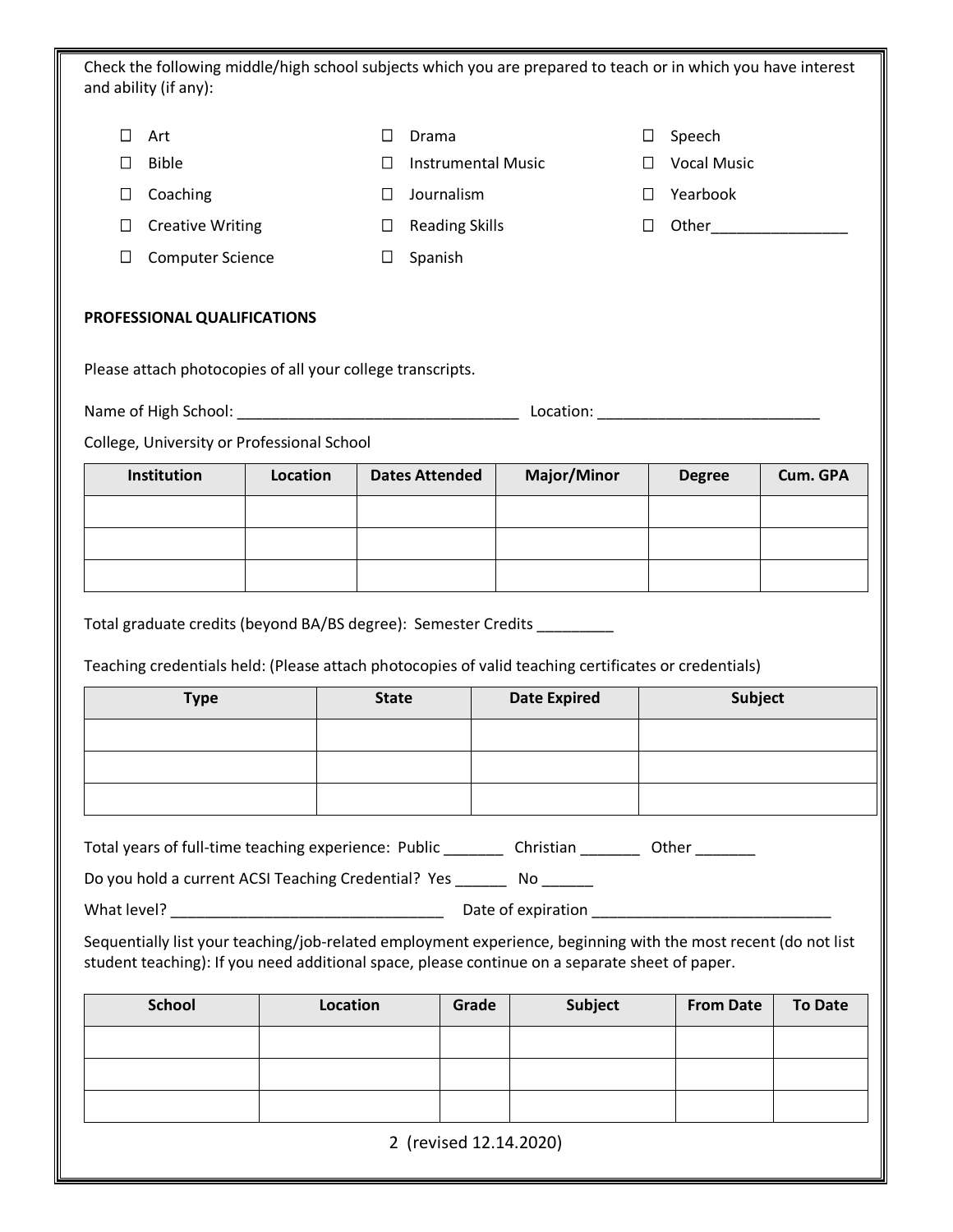|                                                 | <b>Description</b> |                                                                                                                                                                                                                                                   | Location                                                                         | <b>Date</b>                                                                                                                |
|-------------------------------------------------|--------------------|---------------------------------------------------------------------------------------------------------------------------------------------------------------------------------------------------------------------------------------------------|----------------------------------------------------------------------------------|----------------------------------------------------------------------------------------------------------------------------|
|                                                 |                    |                                                                                                                                                                                                                                                   |                                                                                  |                                                                                                                            |
|                                                 |                    |                                                                                                                                                                                                                                                   |                                                                                  |                                                                                                                            |
|                                                 |                    |                                                                                                                                                                                                                                                   |                                                                                  |                                                                                                                            |
| Describe your background and use of technology: |                    |                                                                                                                                                                                                                                                   |                                                                                  |                                                                                                                            |
| PERSONAL INFORMATION                            |                    |                                                                                                                                                                                                                                                   |                                                                                  |                                                                                                                            |
|                                                 |                    | Have you ever filed an application with us before?                                                                                                                                                                                                |                                                                                  | $Yes$ No                                                                                                                   |
|                                                 |                    | Have you ever had a teaching certificate suspended or revoked<br>or have you been placed on probation by the certifying agency?                                                                                                                   |                                                                                  | $Yes$ No                                                                                                                   |
| for possible disciplinary action?               |                    | Have you ever been suspended without pay, or dismissed from<br>employment or resigned while an investigation was in progress                                                                                                                      |                                                                                  | No Yes No                                                                                                                  |
| pending against you?<br>application.            |                    | pled nolo contendere (no contest) to, or entered a pre-trial<br>intervention program for a misdemeanor or felony<br>criminal charge, or are there currently any criminal charges<br>If yes, please explain on a separate sheet and attach to this | Have you ever been convicted of, had adjudication withheld in,                   | <b>Present Service Service Service Service Service Service Service Service Service Service Service Service Servi</b><br>No |
| <b>CHRISTIAN BACKGROUND</b>                     |                    |                                                                                                                                                                                                                                                   |                                                                                  |                                                                                                                            |
|                                                 |                    |                                                                                                                                                                                                                                                   |                                                                                  | In your own handwriting on a separate sheet of paper briefly give your Christian testimony.                                |
| matters of faith, conduct and truth?            |                    |                                                                                                                                                                                                                                                   |                                                                                  | Do you believe the Bible to be the ONLY inspired and infallible Word of God, our final authority in all                    |
|                                                 |                    |                                                                                                                                                                                                                                                   |                                                                                  |                                                                                                                            |
|                                                 |                    |                                                                                                                                                                                                                                                   | Please carefully read the Statement of Faith and indicate your support. (Page 6) |                                                                                                                            |
|                                                 |                    |                                                                                                                                                                                                                                                   | I fully support the Statement as written without reservations.                   |                                                                                                                            |
|                                                 |                    |                                                                                                                                                                                                                                                   |                                                                                  |                                                                                                                            |
|                                                 |                    | Please carefully read the attached Job Description. (Page 7&8)                                                                                                                                                                                    |                                                                                  |                                                                                                                            |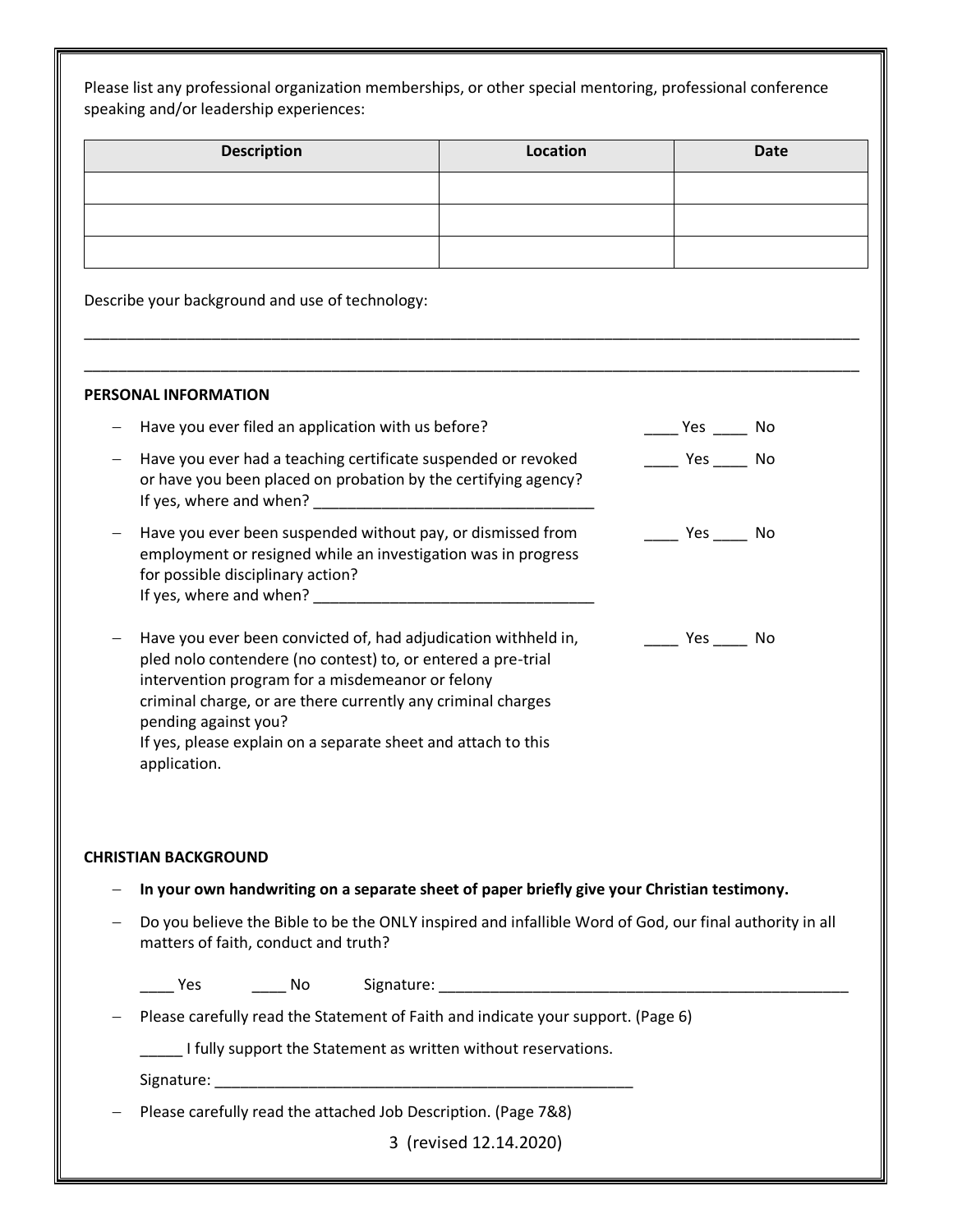\_\_\_\_\_ I fully understand the Job Description as written without reservations.

Signature: \_\_\_\_\_\_\_\_\_\_\_\_\_\_\_\_\_\_\_\_\_\_\_\_\_\_\_\_\_\_\_\_\_\_\_\_\_\_\_\_\_\_\_\_\_\_\_\_\_

- Name and address of church you attend:

- Are you a member? \_\_\_\_ Yes \_\_\_\_ No Number of years?

Pastor's Name

- What church activities and/or service are you involved in and with what degree of regularity?

#### **LETTERS OF REFERENCE**

List or submit at least three letters of reference from persons that are qualified to speak of your spiritual and professional qualifications. Do not list family members or relatives as references. **Indicate (P) for professional or (S) for spiritual reference.**

\_\_\_\_\_\_\_\_\_\_\_\_\_\_\_\_\_\_\_\_\_\_\_\_\_\_\_\_\_\_\_\_\_\_\_\_\_\_\_\_\_\_\_\_\_\_\_\_\_\_\_\_\_\_\_\_\_\_\_\_\_\_\_\_\_\_\_\_\_\_\_\_\_\_\_\_\_\_\_\_\_\_\_

\_\_\_\_\_\_\_\_\_\_\_\_\_\_\_\_\_\_\_\_\_\_\_\_\_\_\_\_\_\_\_\_\_\_\_\_\_\_\_\_\_\_\_\_\_\_\_\_\_\_\_\_\_\_\_\_\_\_\_\_\_\_\_\_\_\_\_\_\_\_\_\_\_\_\_\_\_\_\_\_\_\_\_

| <b>Name</b> | <b>Complete Address</b> | Phone (w/ Area Code) | P/S |
|-------------|-------------------------|----------------------|-----|
|             |                         |                      |     |
|             |                         |                      |     |
|             |                         |                      |     |

#### **DECLARATIONS**

| Indicate your response to each question by marking the appropriate box.                 | <b>Yes</b> | <b>No</b> |
|-----------------------------------------------------------------------------------------|------------|-----------|
| Do you believe that you've been called by God to be a teacher in a Christian School?    |            |           |
| Can you perform the essential functions of the job for which you are applying with or   |            |           |
| without reasonable accommodations?                                                      |            |           |
| In the event of an offer for employment would you be willing to coach a sport or become |            |           |
| involved in an extra-curricular activity with students?                                 |            |           |
| In the event of an offer to be a teacher at MJCA would you be willing to submit to a    |            |           |
| background check and drug test?                                                         |            |           |

#### **SEXUAL MISCONDUCT/CHILD ABUSE STATEMENT**

To properly protect our children, all those serving in ministry capacities involving children/youth should provide the following information. Please sign and date your response. All responses are confidential.

During your lifetime, have you ever been accused of child molestation, abuse, assault, lewdness, or sex offenses of any nature? \_\_\_\_\_\_\_\_ Yes \_\_\_\_\_\_\_\_\_\_ No

\_\_\_\_\_\_\_\_\_\_\_\_\_\_\_\_\_\_\_\_\_\_\_\_\_\_\_\_\_\_\_\_\_\_\_\_\_\_\_\_\_\_\_\_\_\_\_\_\_\_\_\_\_\_\_\_\_\_\_\_\_\_\_\_\_\_\_\_\_\_\_\_\_\_\_\_\_\_\_\_\_\_\_\_\_\_\_\_\_

\_\_\_\_\_\_\_\_\_\_\_\_\_\_\_\_\_\_\_\_\_\_\_\_\_\_\_\_\_\_\_\_\_\_\_\_\_\_\_\_\_\_\_\_\_\_\_\_\_\_\_\_\_\_\_\_\_\_\_\_\_\_\_\_\_\_\_\_\_\_\_\_\_\_\_\_\_\_\_\_\_\_\_\_\_\_\_\_\_

If yes, please explain the nature of the accusation, charge or conviction.

4 (revised 12.14.2020)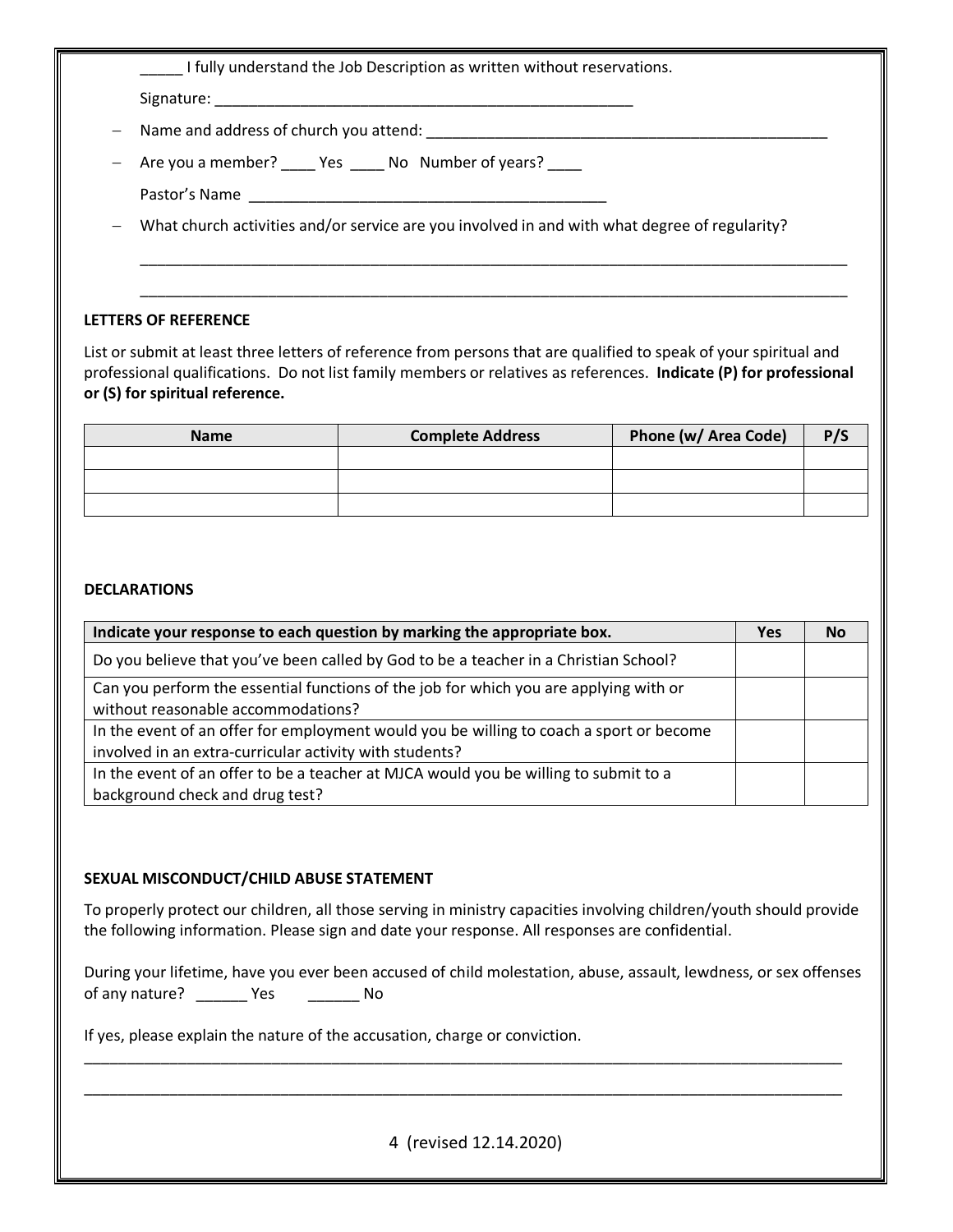| I agree that a photocopy or facsimile copy of this document and any signature shall be considered for all<br>purposes as the original signed release on file.                                                            |                               |
|--------------------------------------------------------------------------------------------------------------------------------------------------------------------------------------------------------------------------|-------------------------------|
| I certify that I have read and do understand the above statements.                                                                                                                                                       |                               |
|                                                                                                                                                                                                                          |                               |
|                                                                                                                                                                                                                          | Date: _______________________ |
| <b>OTHER EXPERIENCES</b>                                                                                                                                                                                                 |                               |
| Please list other experiences that you feel strengthens your application. Begin with the most recent experience<br>and proceed in reverse chronological order. Include any technology and/or computer experience/skills. |                               |
|                                                                                                                                                                                                                          |                               |
|                                                                                                                                                                                                                          |                               |
|                                                                                                                                                                                                                          |                               |
|                                                                                                                                                                                                                          |                               |
| <b>RECOGNITIONS</b>                                                                                                                                                                                                      |                               |
| Please list honors or areas of achievement.                                                                                                                                                                              |                               |
|                                                                                                                                                                                                                          |                               |
|                                                                                                                                                                                                                          |                               |
|                                                                                                                                                                                                                          |                               |
| <b>PERSONAL INTERESTS</b>                                                                                                                                                                                                |                               |
| Please list any areas of school life (e.g., art, music, athletics, cheerleading, drama, journalism, etc.) in which you<br>have a personal interest. Indicate also the amount of experience you have in these areas.      |                               |
|                                                                                                                                                                                                                          |                               |
| 5 (revised 12.14.2020)                                                                                                                                                                                                   |                               |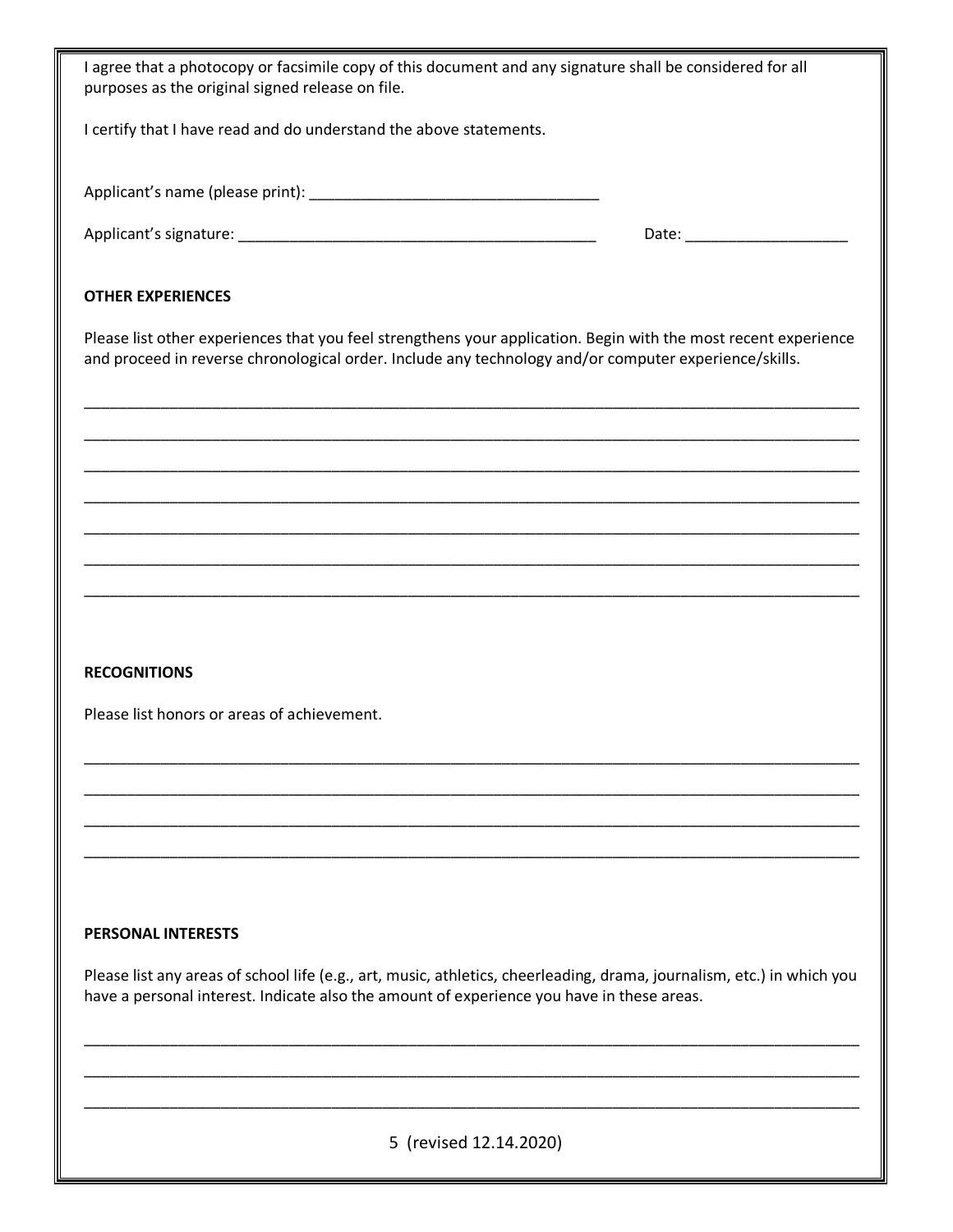# **MT. JULIET CHRISTIAN ACADEMY**

\_\_\_\_\_\_\_\_\_\_\_\_\_\_\_\_\_\_\_\_\_\_\_\_\_\_\_\_\_\_\_\_\_\_\_\_\_\_\_\_\_\_\_\_\_\_\_\_\_\_\_\_\_\_\_\_\_\_\_\_\_\_\_\_\_\_\_\_\_\_\_\_\_\_\_\_\_\_\_\_\_\_\_\_\_\_\_\_\_\_\_

\_\_\_\_\_\_\_\_\_\_\_\_\_\_\_\_\_\_\_\_\_\_\_\_\_\_\_\_\_\_\_\_\_\_\_\_\_\_\_\_\_\_\_\_\_\_\_\_\_\_\_\_\_\_\_\_\_\_\_\_\_\_\_\_\_\_\_\_\_\_\_\_\_\_\_\_\_\_\_\_\_\_\_\_\_\_\_\_\_\_\_

\_\_\_\_\_\_\_\_\_\_\_\_\_\_\_\_\_\_\_\_\_\_\_\_\_\_\_\_\_\_\_\_\_\_\_\_\_\_\_\_\_\_\_\_\_\_\_\_\_\_\_\_\_\_\_\_\_\_\_\_\_\_\_\_\_\_\_\_\_\_\_\_\_\_\_\_\_\_\_\_\_\_\_\_\_\_\_\_\_\_\_

\_\_\_\_\_\_\_\_\_\_\_\_\_\_\_\_\_\_\_\_\_\_\_\_\_\_\_\_\_\_\_\_\_\_\_\_\_\_\_\_\_\_\_\_\_\_\_\_\_\_\_\_\_\_\_\_\_\_\_\_\_\_\_\_\_\_\_\_\_\_\_\_\_\_\_\_\_\_\_\_\_\_\_\_\_\_\_\_\_\_\_

#### **STATEMENT OF FAITH**

- A. The Bible. We believe the Bible to be inspired and the only infallible, authoritative, inerrant Word of God and the sole basis for faith and practice (2 Timothy 3:15; 2 Peter 1:21).
- B. The Trinity. We believe there is one God, eternally existent in three persons Father, Son, and Holy Spirit (Genesis 1:1; Matthew 28:19; John 10:30).
- C. Jesus Christ. We believe in the deity of Christ (John 1:1; John 10:30), the humanity of Jesus Christ (Hebrews 2:17), His virgin birth (Isaiah 7:14; Matthew 1:23; Luke 1:35), His sinless life (Hebrews 4:15; Hebrews 7:26), His miracles (John 2:11), His vicarious and atoning death (1 Corinthians 15:3; Ephesians 1:7; Hebrews 2:9), His resurrection (John 20:1-31; 1 Corinthians 15:4), His Ascension to the right hand of the Father (Mark 16:19), and His personal return in power and glory (Acts 1:11; Revelation 19:11).
- D. Salvation. We believe (1) in the absolute necessity of regeneration by the Holy Spirit for salvation because of the exceeding sinfulness of human nature, (2) that people are justified on the single ground of faith in the shed blood of Christ, and (3) that only by God's grace and through faith in Jesus Christ alone are we saved (John 3:16-19; John 5:24; Romans 3:23; Romans 5:8-9; Ephesians 2:8-10; Titus 3:5).
- E. Resurrection. We believe in the resurrection of both the saved and the lost: those that are saved unto the resurrection of life, and those that are lost unto the resurrection of damnation (John 5:28- 29).
- F. Unity of Believers. We believe in the spiritual unity of believers in our Lord Jesus Christ (Romans 8:9; 1 Corinthians 12:12-13; Galatians 3:26-28).
- G. The Holy Spirit. We believe in the present ministry of the Holy Spirit by whose indwelling the Christian is enabled to live a godly life (Romans 8:13-14; 1 Corinthians 3:16; 1 Corinthians 6:19-20, Ephesians 4:30; Ephesians 5:18).
- H. Sex and Marriage.
	- (1) We believe that God wonderfully and immutably creates each person as male or female and that these two distinct, complementary genders together reflect the image and nature of God (Gen. 1:26-27). Consequently, the rejection of one's biological sex is a rejection of the image of God within that person.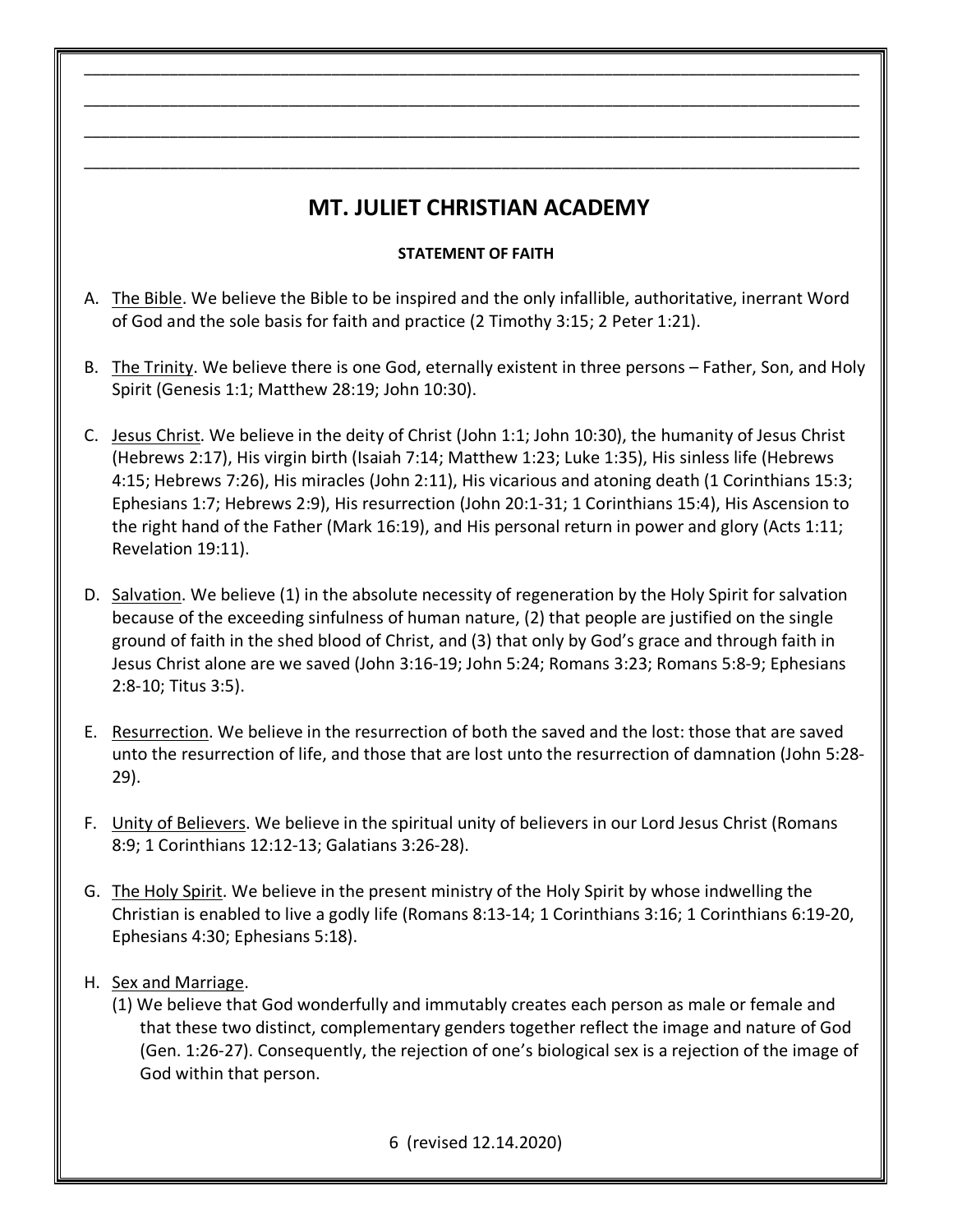- (2) We believe the term "marriage" has only one meaning, which is marriage sanctioned by God that joins one man and one woman in a single, exclusive union, as delineated in Scripture (Genesis 2:18-24, Ephesians 5:31). We believe God intends sexual intimacy to only occur between a man and a woman who are married to each other and that God has commanded there is to be no intimate sexual activity engaged in outside of a marriage relationship between a man and a woman. We believe that any form of sexual immorality, such as adultery, fornication, homosexuality, bisexual conduct, bestiality, incest, pornography, or any attempt to change one's sex, or disagreement with one's biological sex, is sinful and offensive to God (1 Corinthians 6:9-20; 1 Corinthians 7:1-5; Ephesians 5:3; Hebrews 13:4).
- I. Availability of Redemption. We believe God offers redemption and restoration to all who confess and forsake their sin and seek His mercy and forgiveness through Jesus Christ (2 Corinthians 5:18- 19; Ephesians 1:7; Colossians 1:20-22).
- J. Sanctity of Life. We believe that all human life is sacred and created by God in His image (Psalm 139). Human life is of inestimable worth in all its dimensions, including pre-born babies, the aged, the physically or mentally challenged, and every other stage or condition from conception through natural death. We are therefore called to defend, protect, and value all human life.
- K. Baptism & the Lord's Supper. Christian baptism is the immersion of a believer in water. It is an act of obedience symbolizing the believer's faith in a crucified, buried, and risen Savior, the believer's death to sin, the burial of the old life, and the resurrection to walk in newness of life in Christ Jesus. The Lord's Supper is a symbolic act of obedience whereby members memorialize the death of the Redeemer and anticipate His second coming.
- L. Evangelism & Missions. It is the duty and privilege of every follower of Christ and every church of the Lord Jesus Christ to endeavor to make disciples of all nations…to seek constantly to win the lost to Christ by verbal witness undergirded by a Christian lifestyle, and by other methods in harmony with the gospel of Christ.
- M. Stewardship. God is the source of all blessings, temporal and spiritual; all that we have and are we owe to Him. Christians have a spiritual debtorship to the whole world, a holy trusteeship in the gospel, and a binding stewardship in their possessions. They are therefore under obligation to serve Him with their time, talents, and material possessions.
- N. The Christian & the Social Order. All Christians are under obligation to seek to make the will of Christ supreme in our own lives and in human society… in the spirit of Christ, Christians should oppose racism, every form of greed, selfishness, and vice, and all forms of sexual immorality, including adultery, homosexuality, and pornography. We should work to provide for the orphaned, the needy, the abused, the aged, the helpless, and the sick. We should speak on behalf of the unborn and contend for the sanctity of all human life from conception to natural death.

# **Final Authority for Matters of Faith and Conduct:**

The statement of faith does not exhaust the extent of our beliefs. The Bible itself, as the inspired and infallible Word of God that speaks with final authority concerning truth, morality, and the proper conduct of mankind, is the sole and final source of all that we believe. For purposes of [the

7 (revised 12.14.2020)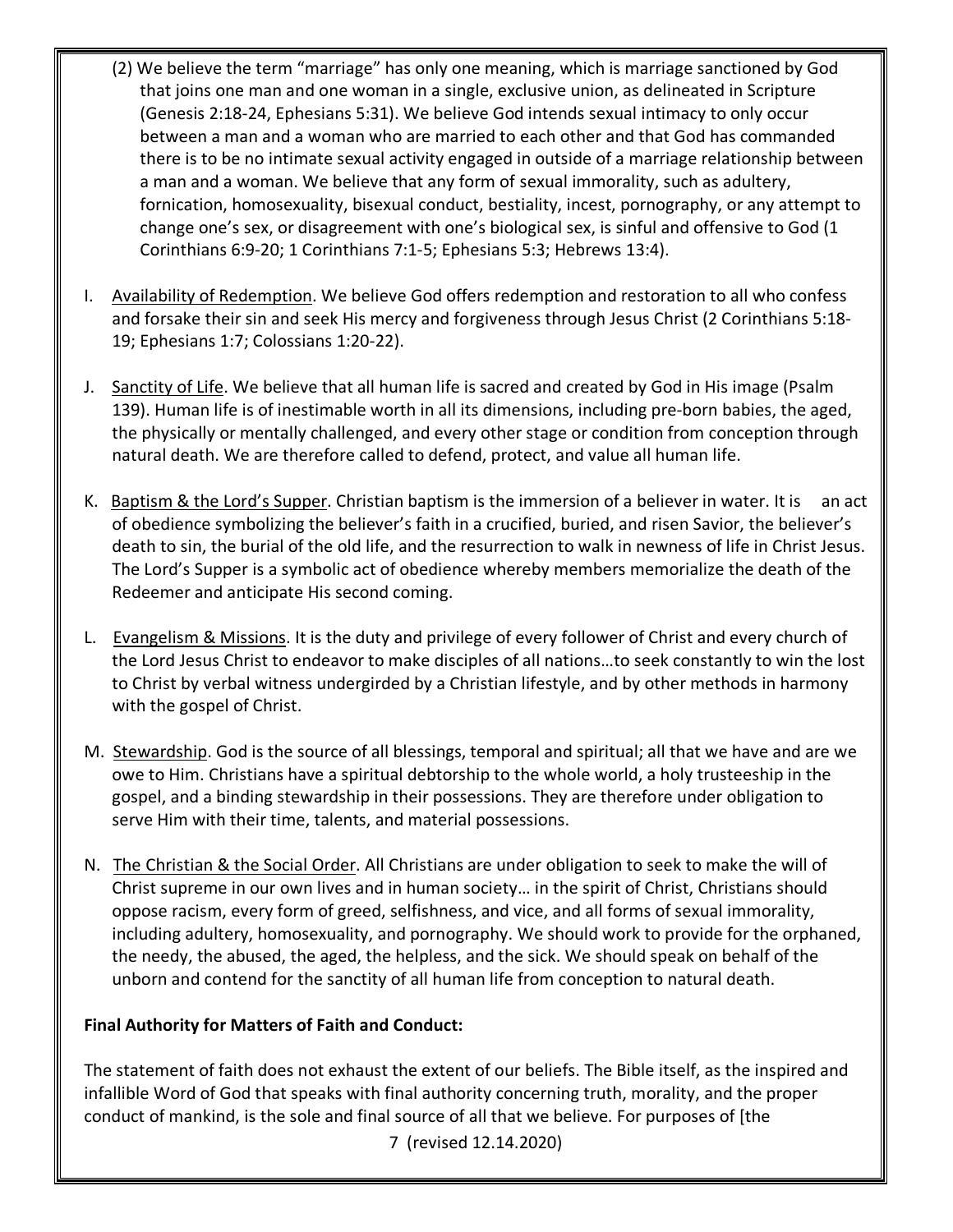organization]'s faith, doctrine, practice, policy, and discipline, our senior pastor is MJCA's final interpretive authority on the Bible's meaning and application.

## **Nondiscrimination Statement**

Employment at Mt. Juliet Christian Academy (MJCA) is open to qualified individuals who are Christians of good character, without regard or reference to race, sex (gender), national or ethnic origin, color, age, or disability. MJCA is a religious educational ministry, permitted to discriminate on the basis of religion. All prospective and current employees must agree with MJCA's mission statement, and they must be willing to conduct their lives in conformity with the school's statement of faith and the school's declaration and agreement to ethical and moral integrity.

# **MT. JULIET CHRISTIAN ACADEMY**

## **JOB DESCRIPTION**

**JOB TITLE:** Pre-K/Elementary/Secondary Teacher **REPORTS TO:** Grade Level Principal

**PRIMARY PURPOSE:** To instruct and train students in subject areas in accordance with the school mission statement, philosophy and curriculum. To establish and maintain an environment in the classroom which promotes spiritual, academic, physical, and social maturity.

## **QUALIFICATIONS:**

- Must be a Christian and maintain a lifestyle, in and out of school, that is consistent with the MJCA Lifestyle Statement
- Be in agreement with MJCA Statement of Faith
- Be active in a local Bible believing church which shares a statement of faith similar to the MJCA Statement of Faith
- Be passionate about educating students from a Christian worldview and about the grade/subject to be taught
- Possess the minimum of a Bachelor's degree and be able to maintain certification through the Association of Christian Schools International (ACSI)
- Maintains a thorough and increasing knowledge of subject to be taught

## **MAJOR RESPONSIBILITIES AND DUTIES:**

## **Spiritual**

- Relate to students by nurturing them with the love of Christ, encouraging them to begin and/or develop a relationship with God through Christ, and challenging them to love God with all their heart, mind, soul, and strength
- Be a role model of Christian love, faith, truthfulness, and virtue, both in the classroom and in personal life
- Model the spiritual expectations of the school including weekly attendance in chapel programs
- Reflect a Christ-like spirit in dealing with all relationships: student, parent, faculty and staff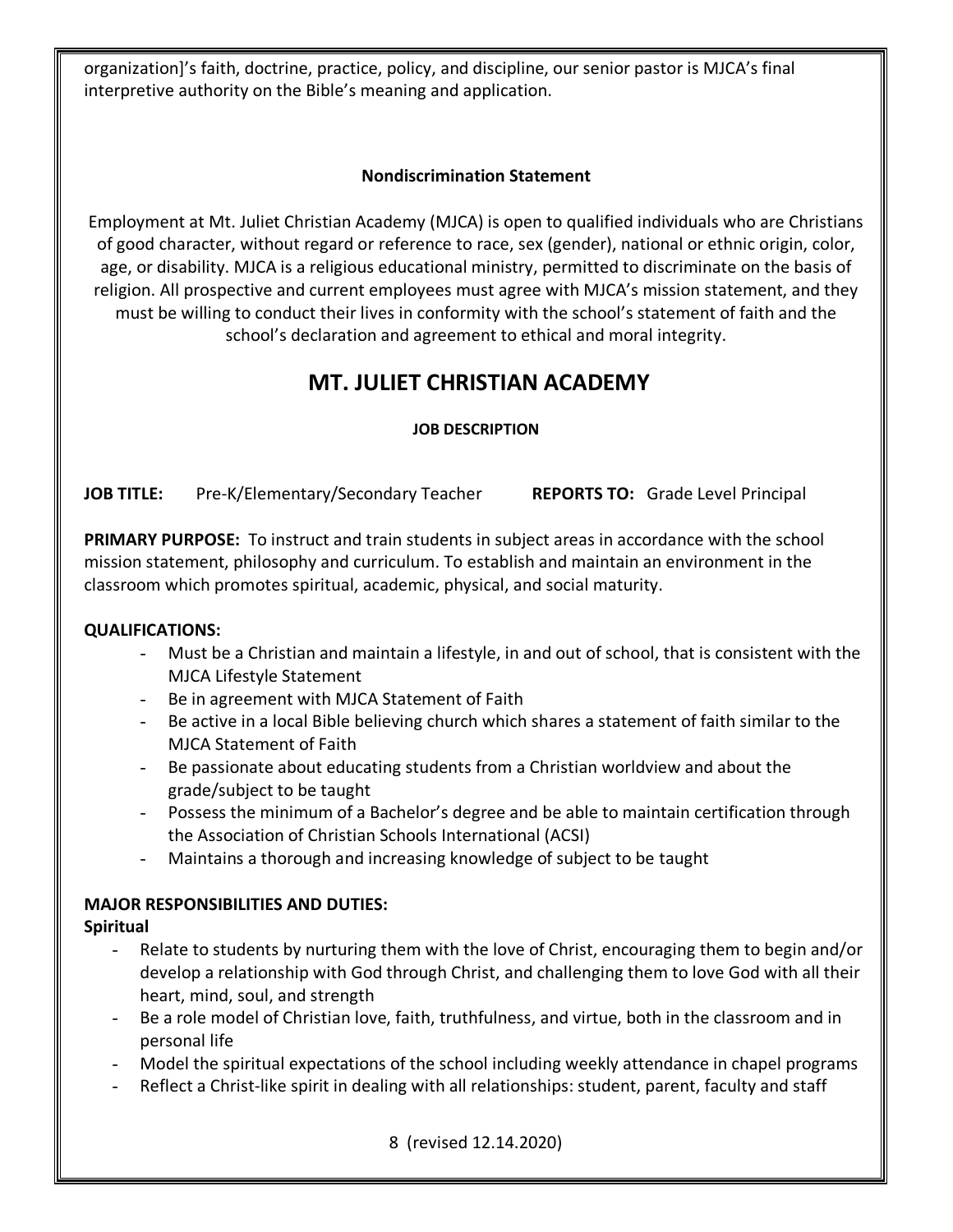Create a classroom environment that maintains a high level of nurturing and personal engagement with students

## **Planning**

- Create and maintain a positive learning environment
- Design appropriate, written lesson plans as required by the administration, which incorporate the school's scope and sequence or other approved curriculum and ensure that within the year, the scope and sequence of skills assigned to the grade are taught to the students
- Regularly review curriculum guides and plan lessons that lead to fulfillment of course priorities and goals
- Correlate outcomes and assessments to lesson plans and teaching

## **Instructional**

- Effect student learning through mastery of the subject material by utilizing valid teaching techniques to achieve curriculum goals within the framework of the school's philosophy so that students achieve a minimum of one-year academic growth as measured by standardized testing and/or outcomes for each grade
- Employ a variety of instructional aids, methods and materials that will provide for teaching to reach the whole child: spiritual, academic, physical, and social
- Assign homework supportive of the classroom program and that is within the expectations and goals of the school
- Prepare adequate information and materials for a substitute teacher
- Arrange for field trips that extend or apply classroom learning

## **Professional Development**

- Participate in staff development opportunities to maintain professional licensure and expand knowledge base
- Stay current on the best practices in education and teaching, in order to provide the highest quality educational environment
- Professional growth opportunities paid for by the school must be shared with the faculty

## **Management**

- Demonstrate appropriate student management techniques that support the school's mission, philosophy and code of conduct
- Manage the class by setting clear expectations of behavior, establishing reasonable routines and promoting self-discipline based on biblical principles
- Maintain a clean, attractive and well-ordered classroom
- Evaluate each student's progress on a regular basis
- Keep grades current on grading software applications
- Maintain accurate and complete school records
- Maintain documentation regarding any disciplinary issues
- Supervise students at all times during school hours and at assigned extra-curricular events

## **Communication**

- Recognize the need for good public relations; represent the school in a favorable and professional manner

9 (revised 12.14.2020)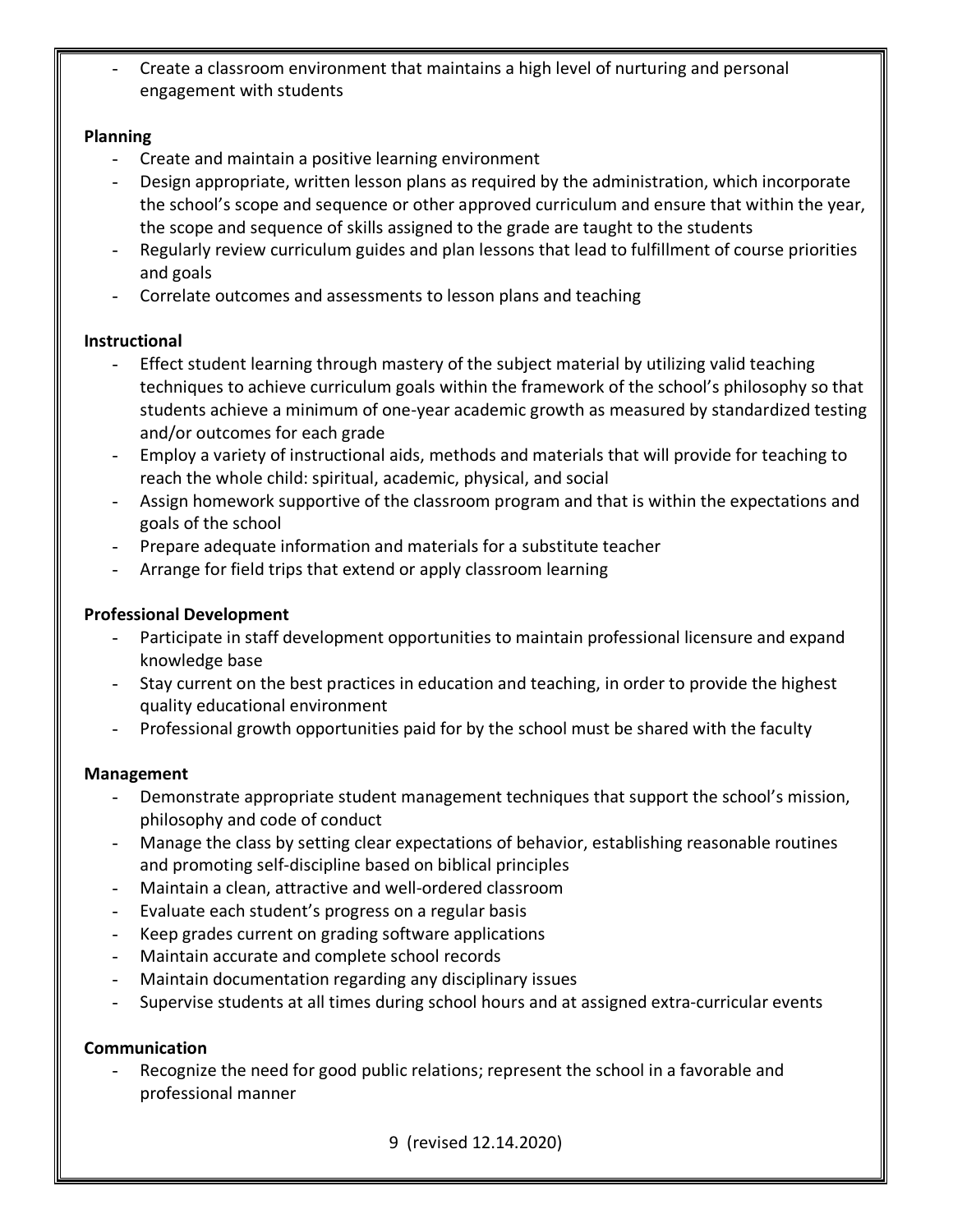- Provide appropriate, regular and consistent communication with school community (written, oral conferences with parents, report cards, assignments and grades posted to web site, student records, email, etc.)
- Keep students, parent and the administration adequately informed of progress or deficiencies and give sufficient notice of failure
- Respond expediently to parent, student or volunteer concerns and ideas
- Receive approval from Principal for all forms of communication before being sent out

# **Professional Assignments and Related Duties**

- Arrive punctually and attend all duties, programs, and meetings for which the teacher is scheduled
- Support the broader program of the school by attending extra-curricular activities, organizations and outings as assigned
- Place the teaching ministry as a priority ahead of outside or volunteer work
- Make provisions for being available to students and parents for education- related purposes outside the instructional day when required or requested to do so
- Provide tutoring as needed before or after school
- Assure the facility and equipment of the classroom are safe and well maintained
- Understand and fulfill all aspects of the teacher and student handbooks
- Uphold and enforce school rules, administrative regulations, school policies, and support the goal and objectives of the school
- Maintain personal appearance in a professionally appropriate manner
- Perform all other duties and assume other responsibilities which are identified as needed by the employer and approved and/or assigned by the Principal

# **Technology**

- Oversee and maintain appropriate use of school's technology system
- Ensure that no computer work is conducted while children are present
- Carefully supervise students using school technology
- Incorporate technology for student instruction and practice into weekly lesson plans

*Note: The responsibilities listed above are representative of the job and are not inclusive. The administration reserves the right to make changes as it deems necessary.*